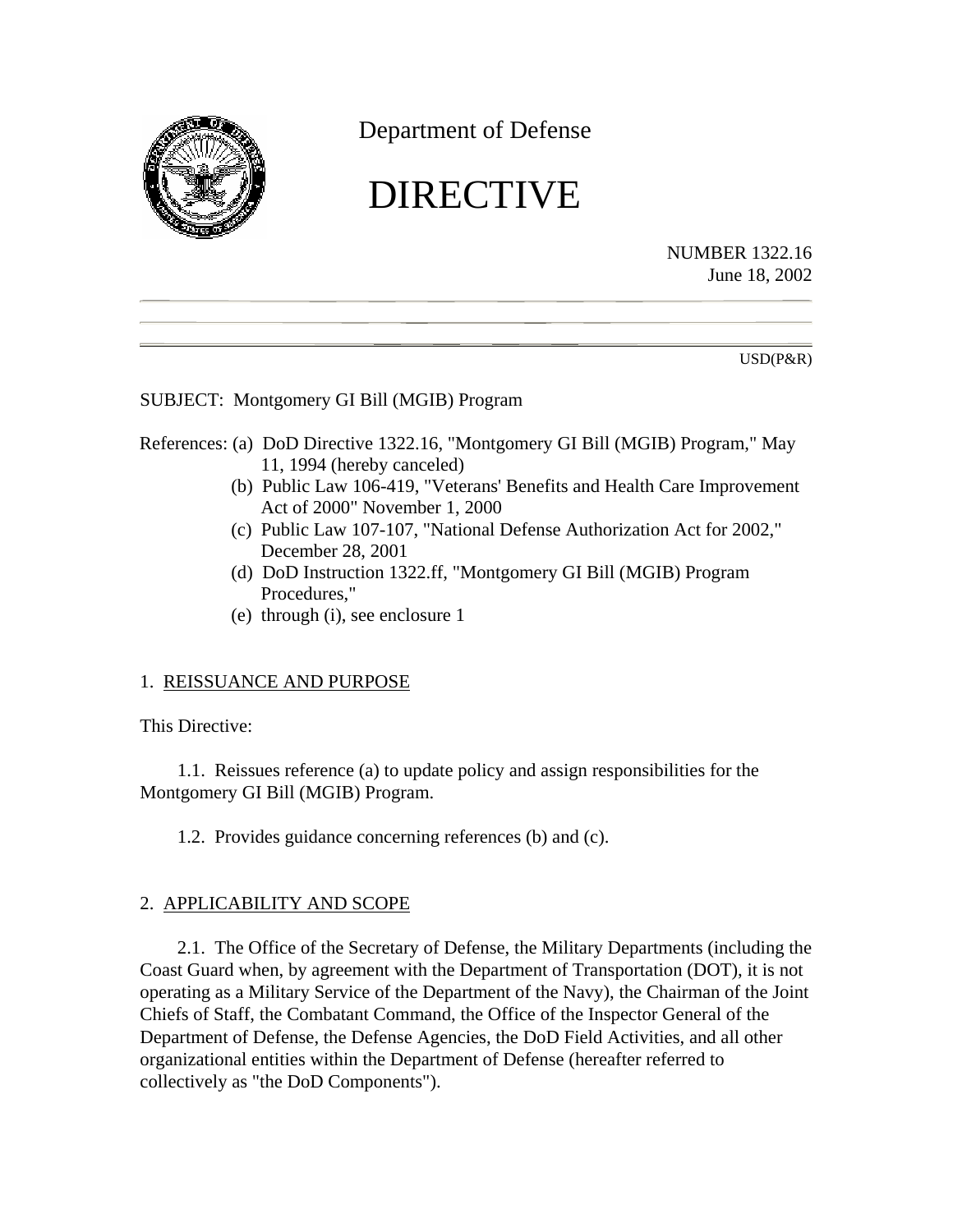2.2. The Commissioned Corps of the Public Health Service (PHS) and the National Oceanic and Atmospheric Administration (NOAA) under agreement with the Department of Health and Human Services and the Department of Commerce, respectively.

#### 3. DEFINITIONS

Terms used in this Directive are defined in enclosure 2 of DoD Instruction 1322.ff (reference (d)).

#### 4. POLICY

#### It is DoD policy that:

4.1. Eligible individuals who do not decline the MGIB Program shall be entitled to educational assistance, as determined and adjudicated by the Department of Veterans' Affairs (DVA) under Chapter 30 of 38 U.S.C. (reference (e)).

4.2. Supplemental educational assistance benefits as defined in reference (e) may be used only to assist in overcoming manning problems and are subject to the approval of the Secretary of Defense under Section 3021 of reference (e).

4.3. No individual may receive benefits under reference (e) concurrently with benefits under Chapter 1606 of 10 U.S.C. (reference (f)).

#### 5. RESPONSIBILITIES

5.1. The Under Secretary of Defense for Personnel and Readiness shall:

5.1.1. Provide overall policy guidance for the implementation of the MGIB Program, [reference \(d\),](#page-0-0) as amended by [references \(b\)](#page-0-0) and [\(c\),](#page-0-0)including, but not limited to the issuance of DoD Directives and Instructions.

5.1.2. Develop such implementing guidance as may be necessary with the DVA to support the administration of the MGIB program, in coordination with the Under Secretary of Defense (Comptroller) (USD(C)).

5.1.3. Provide oversight and coordinate with the DVA on all issues that arise under [reference \(e\).](#page-5-0)

5.1.4. Provide a biennial report to Congress about the active duty (Chapter 30) MGIB Program, in compliance with Section 3036 of 38 U.S.C. [\(reference \(e\)\).](#page-5-0)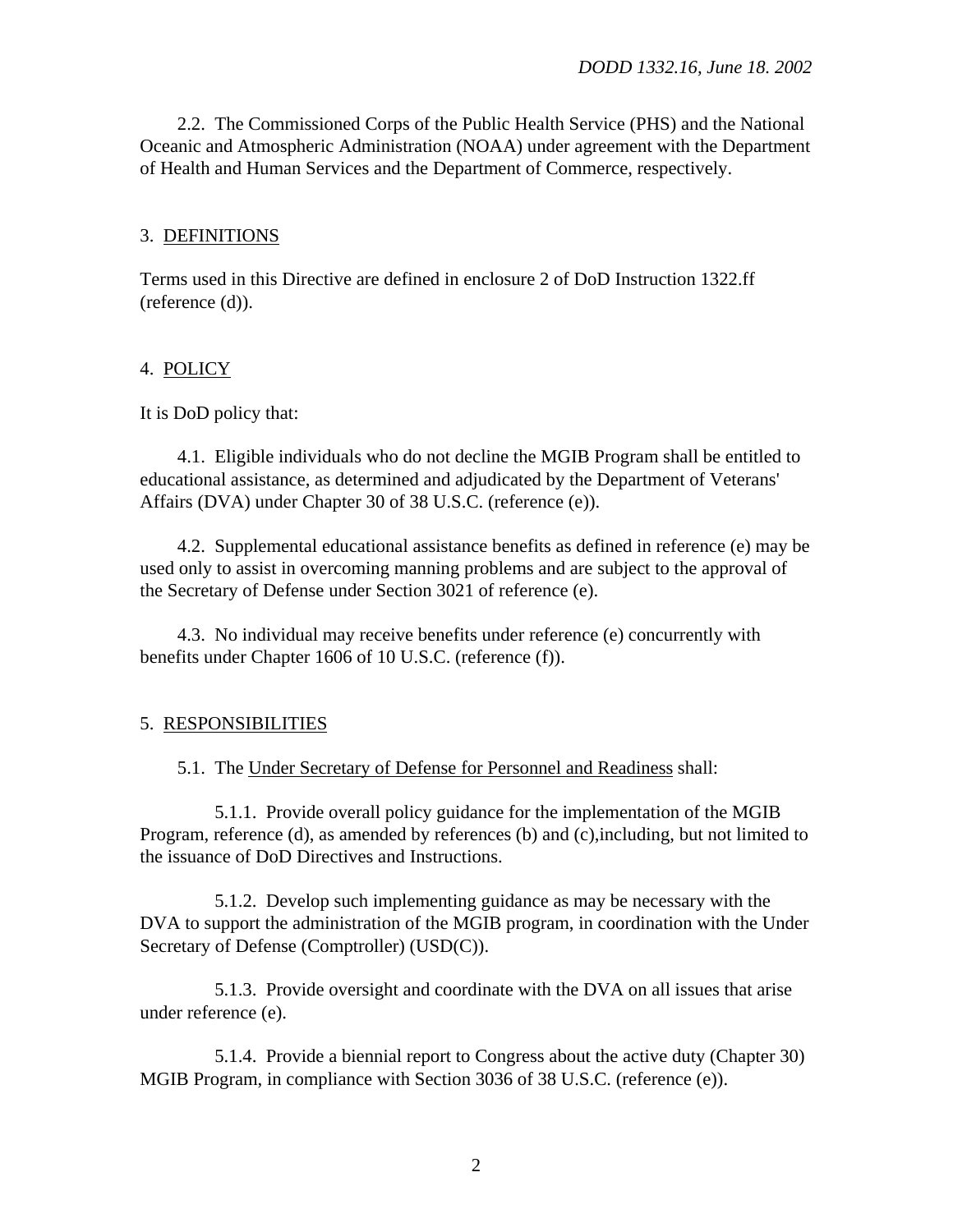5.1.5. Review and approve all plans for use of supplemental educational assistance benefits.

5.1.6. Provide information and data (compiled by Defense Manpower Data Center (DMDC)) as required by Section 3035 of reference (e) to the DoD Educational Benefits Fund Board of Actuaries, in coordination with the USD(C).

5.1.7. Provide guidance for payroll reductions by Service members enrolled in the MGIB Program.

#### 5.2. The Under Secretary of Defense (Comptroller) shall:

5.2.1. Provide guidance on budgeting, accounting, and funding for the educational benefits program in support of policies established in this Directive and reviewing the DoD Educational Benefits Fund.

5.2.2. In coordination with the Under Secretary of Defense (Personnel and Readiness) (USD(P&R)), review and approve the Military Department budget estimates for the MGIB Program.

#### 5.3. The Secretaries of the Military Departments shall:

5.3.1. Provide regulations, policies, and instructions governing the administration of the MGIB Program established under reference (e), consistent with this Directive and the requirements of each Service.

5.3.2. Ensure all eligible active duty enlisted Service members are aware they are automatically eligible for educational assistance under the MGIB Program, and will have their pay reduced by 1,200 dollars (\$100 a month for the first 12 months of service) unless they elect not to receive such benefits, except as otherwise provided under specific authority, such as transition benefit programs. Enrolled Service members who elect not to use the benefit or who fail to qualify for the benefit may not recover the amount previously reduced from their pay.

5.3.3. Ensure all eligible active duty Service members are counseled and given the opportunity to disenroll from the MGIB Program within 2 weeks of entry on active duty. The DD Form 2366, "Montgomery GI Bill Act of 1984 (MGIB)," shall be used for enrollment or disenrollment.

5.3.4. Implement procedures to make reductions from the Service member's pay, as required by Sections 3011(b) or 3012(c) of reference (e), whichever is applicable. The DD Form 2366 shall be used for this purpose; the Service member shall be provided a copy of such form.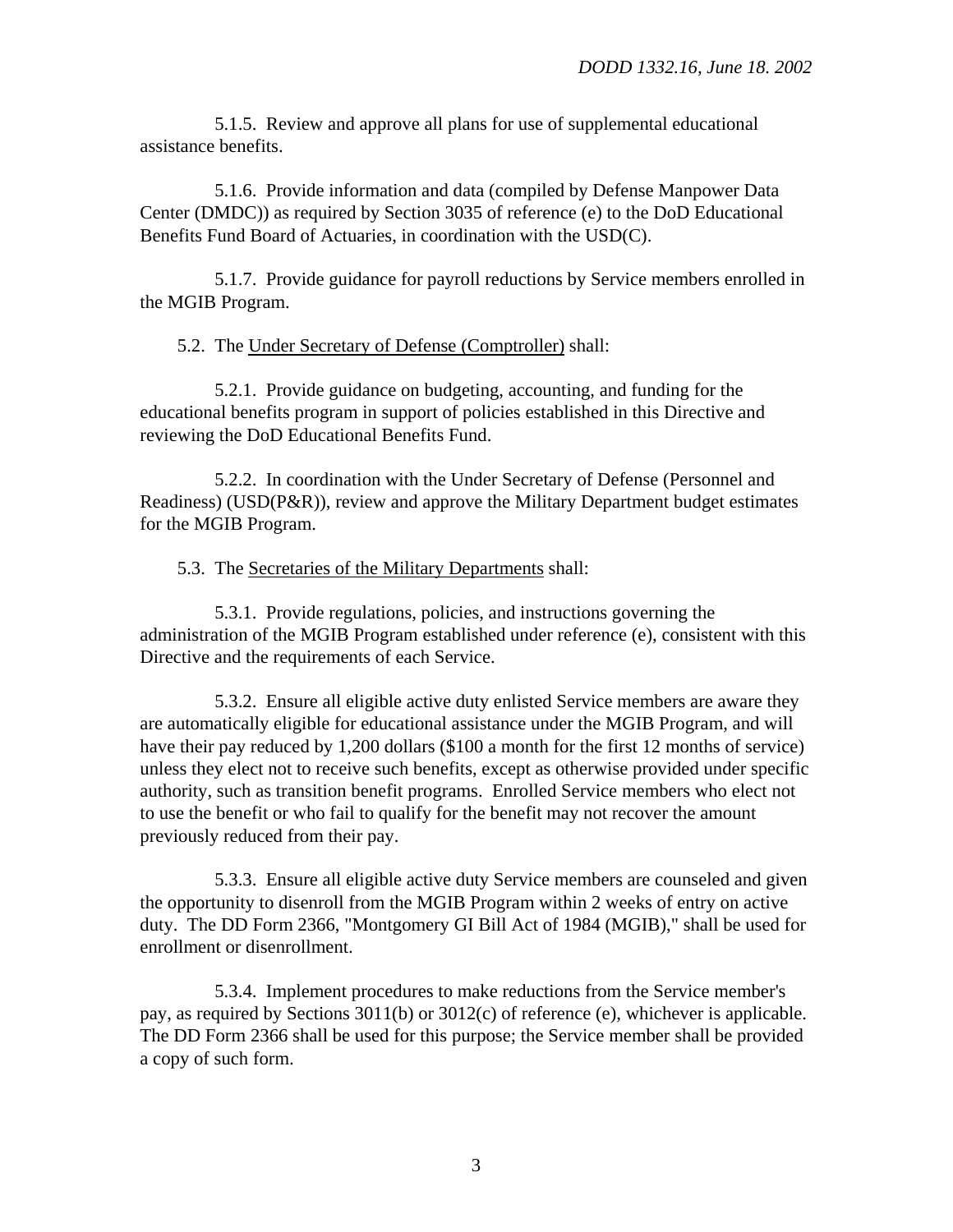5.3.5. Advise all officers without earlier established eligibility [\(reference \(e\)\)](#page-5-0) that they are ineligible for benefits under Chapter 30, Section 3012(a)(3) of reference (e) and Public Law 107-14 [\(reference \(g\)\)](#page-5-0) if they:

5.3.5.1. Were commissioned through Service academies; or

5.3.5.2. Were Reserve Officers' Training Corps (ROTC) Scholarship Recipients who entered on active duty before October 1, 1996; or

5.3.5.3. Were ROTC Scholarship Recipients after September 30, 1996, and received more than 3,400 dollars for any one year while in such scholarship program.

5.3.6. Determine the need for supplemental educational assistance benefits and transferability of MGIB benefits to family members and submit plans regarding such matters to the USD(P&R) for approval. Each submission shall include a justification and the types of skills for which benefits may be offered, other special incentives offered in those skills, estimated number of participants, costs, eligibility requirements, management, and evaluation plans.

5.3.7. Provide active duty participants with individual preseparation counseling on benefits under the MGIB Program [\(reference \(e\)\).](#page-5-0) A notation that such counseling was provided shall be signed by the participant and placed in each participant's service record.

5.3.8. Ensure Service members participating in the student loan repayment program under Chapter 109 of 10 U.S.C. [\(reference \(h\)\)](#page-5-0) receive counseling on the qualifications for the MGIB Program upon filling out the DD Form 2366 and that under Subsection 3033(b) of [reference \(e\),](#page-5-0) understand they cannot receive MGIB benefits and payment to the student loan repayment program during the same period of service. The Service member may qualify for the MGIB Program during another period of service.

5.3.9. Ensure regulations reflecting changes to the MGIB Program in [reference](#page-0-0)  [\(b\)](#page-0-0) are issued. Ensure Service members are aware of changes and have an opportunity to participate in the educational assistance program. Ensure Service members know they can use any period of active duty for establishing eligibility for MGIB benefits, as long as such benefits have not been previously declined. Ensure Service members understand the requirement to have a high school diploma or equivalency before applying to the DVA for MGIB benefits.

5.3.10. Maintain records for individuals who participate in supplemental educational assistance program under the provision of Section 3021(b) of reference (e). Ensure that records regarding this participation are provided to the DMDC and the DVA.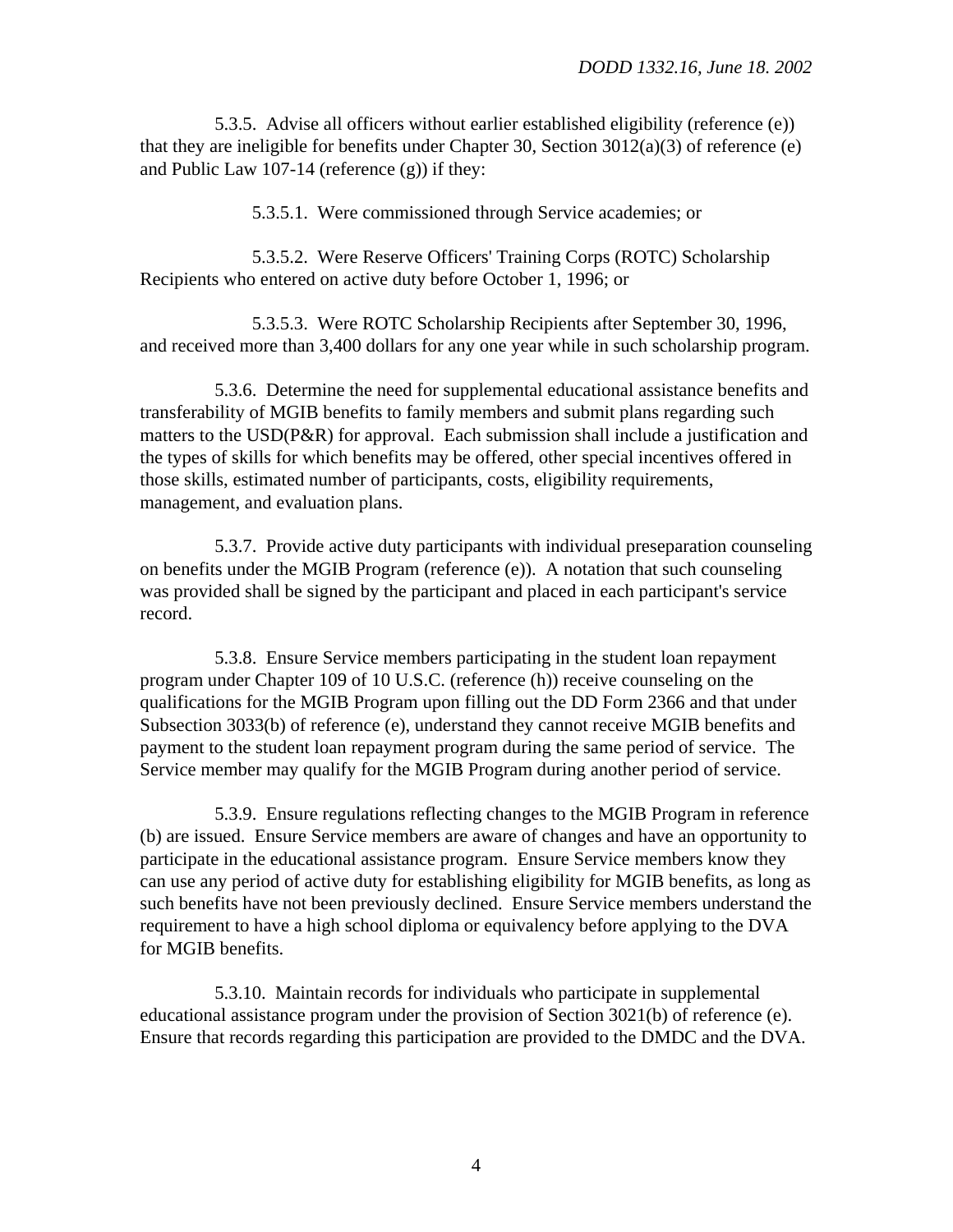5.3.11. Provide data on the MGIB Program through the magnetic tape extracts of active duty and Active Guard Reserve/Training and Administration of Reserve military personnel records submitted to the DMDC.

5.3.12. In accordance with Section 3018A of [reference \(e\),](#page-5-0) provide an opportunity for certain Service members to enroll in the MGIB Program before being involuntarily separated from service under honorable conditions. Ensure Service members are notified of this opportunity at the latest during the pre-separation period of transition assistance (DoD Instruction 1332.36 [\(reference \(i\)\)\).](#page-5-0)

5.3.13. If voluntary separation incentive or special separation benefits programs are used in the future, the Services shall provide an opportunity for Service members who separate under those programs and who previously elected not to participate in the MGIB Program under [reference \(e\)](#page-5-0) to enroll under Section 3018(B) of 38 U.S.C. before separation.

#### 6. EFFECTIVE DATE

This Directive is effective immediately.

Tuil Welkwitte

Deputy Secretary of Defense

Enclosures - 1 E1. References, continued